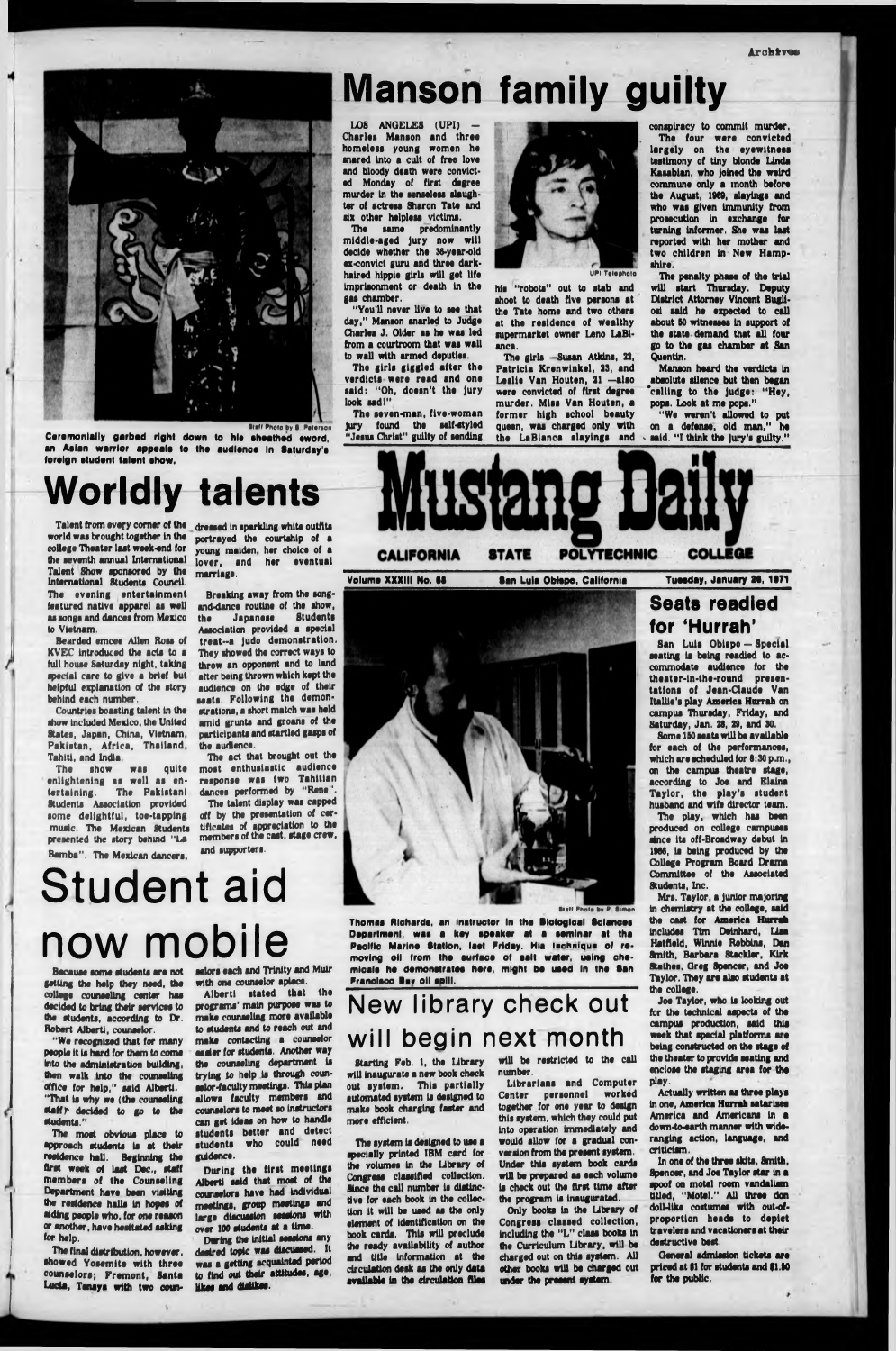## Mustang Daily, Tuesday, January 26, 1971 LETTERS TO THE EDITOR **Banke amazes Tenants Union**

### Editor:

We are amazed by Paul Banke's statement concerning the irresponsibility of the Tenants Association leadership. Fundamentally, does Banke know the officials of SLOTA? Of secondary importance is the fact that he has never consulted SLOTA, the only organization that is REALLY working to improve the student's living conditions.

It seems to us that a student body president should be biased in favor of the students: however we find in this case Paul Banke once again lends the weight of his office to certain interests that exploit students. Those of you with a decent memory will remember that last quarter Banke attended a number of

**Mustang Baily** 

meetings with LANDLORDS in order to learn about the housing shortage etc. and reported to us via the Mustang Daily that there really is no great housing problem! Is he doing anything to rid this campus of such riduculous rules as the open-door policy? etc. etc.

The Tenants Association seriously questions the validity of Paul Banke's comments and we wonder where his interests lie. He should be working with us to help the students receive a better shake from this town in all respects, but all we get is DESTRUCTIVE criticism.

In conclusion we would like to add that if the term 'irresponsible leadership' must be tagged on an organization then the college administration is the prime candidate. The main cause of the housing problem in this town is just too many students-Cal Poly should have made adequate arrangements before increasing the size of the student body.

**SLOTA** 



## **Fan says** scoring not everything Editor:

Last Saturday night I attended my first basketball game of the season. In a very short time I was ashamed to say I was a student at Cal Poly.

Some of my friends and I were sitting behind the only three Sonoma State songleaders that came to back their team. As the game progressed a group of boys, and I do mean boys, above us started giving the songleaders and the team a bad time by making rude remarks. Two of many remarks were "Look at the three stooges" and "what are those dogs barking about?"

You can imagine what they think of Cal Poly now. Just because of a small group of drunk guys that can't handle themselves, we have lost valuable reapect with Sonoma State College. What really tops it all is that one of them was President of Cahner at this college.

If these drunks can't be stopped at the door, kick them out at the first rude remark.

**Dave Morse** 

## Thumbs up on gaudy U

used to indicate the entrance to the complex. Third, the red, vellow, green and blue are used in an effort to create a carnival like atmosphere, and this is in keeping with the function of a college union-that of being the liveliest spot on campus. **Jim King** 

Architecture Major

## Illogicallease not a license

### **Editor:**

The. **8.L.O. Tennants** Association has been formed by a group of students that are tired of the poor housing facilities in the city and on campus. The dorms mem to be one of the biggest problems because students are subject to room checks at any time, open door policy, and rules about what you are allowed to do and keep in the room. It is illogical that you don't have a lease but a license which takes away all rights of a tennant. If Paul Banke is for the students. why is he getting so uptight about a change for the better? Many of the students are unsatisfied and want a change. They are interested in his personal opinion, but wish he was repesenting us. the students, and not trying to impress the Administration. As Pete Evans stated, S.L.O.T.A.



two in total points and rebounds. If this is the manner in which an all-star is chosen, fine, Billy Jackson should have been on it in place of d'Autremont, and judges weren't even necessary.

Many other factors come into consideration though, that don't show up in the total points column. These include defense. assists, overall performance, and leadership ability, to name a few. Awarding an honor on the basis of scoring alone is as absurd as withholding a Most Valuable Player trophy from an offensive lineman in a football game simply because he wasn't on the receiving end of any touchdown bombs.

If an athlete does his job, and does it well, he should be recognised accordingly. Dennis d'Autremont did an exceptional job and deserves the recognition he received.

**Eric Nolan** 

### **Poor sports**

### **Editor:**

Saturday night's basketball game with Sonoma State was marred by a rather small group of very witty and very considerate Cal Poly students sitting behind the Sonoma team. These Poly students really showed our visitors some friendliness and good will by shouting catcalls and obscenities at the Sonoma coaches, players, and cheerleaders.

Look, fellas, cheering for your own team is permissible and expected. But rudeness and obacentities don't belong at a basketball game or anywhere else. I hope that those collegeage children who made so much static at the game grow up before

Andy Lampenfeld

## **Ski Club**

The Ski Club will hold a general meeting at 7:30 tonight in the **Engineering Auditorium. The** agenda includes sign-ups for the upcoming trip to Bear Valley, Jan. 29-31, two ski movies, and additional club activities.

The trip to Bear Valley is limited to 42 people, and the trip will be filled on a first come basis. A bus will be taken which will leave at 5 p.m. on Friday, and the cost is \$15 for transportation and room.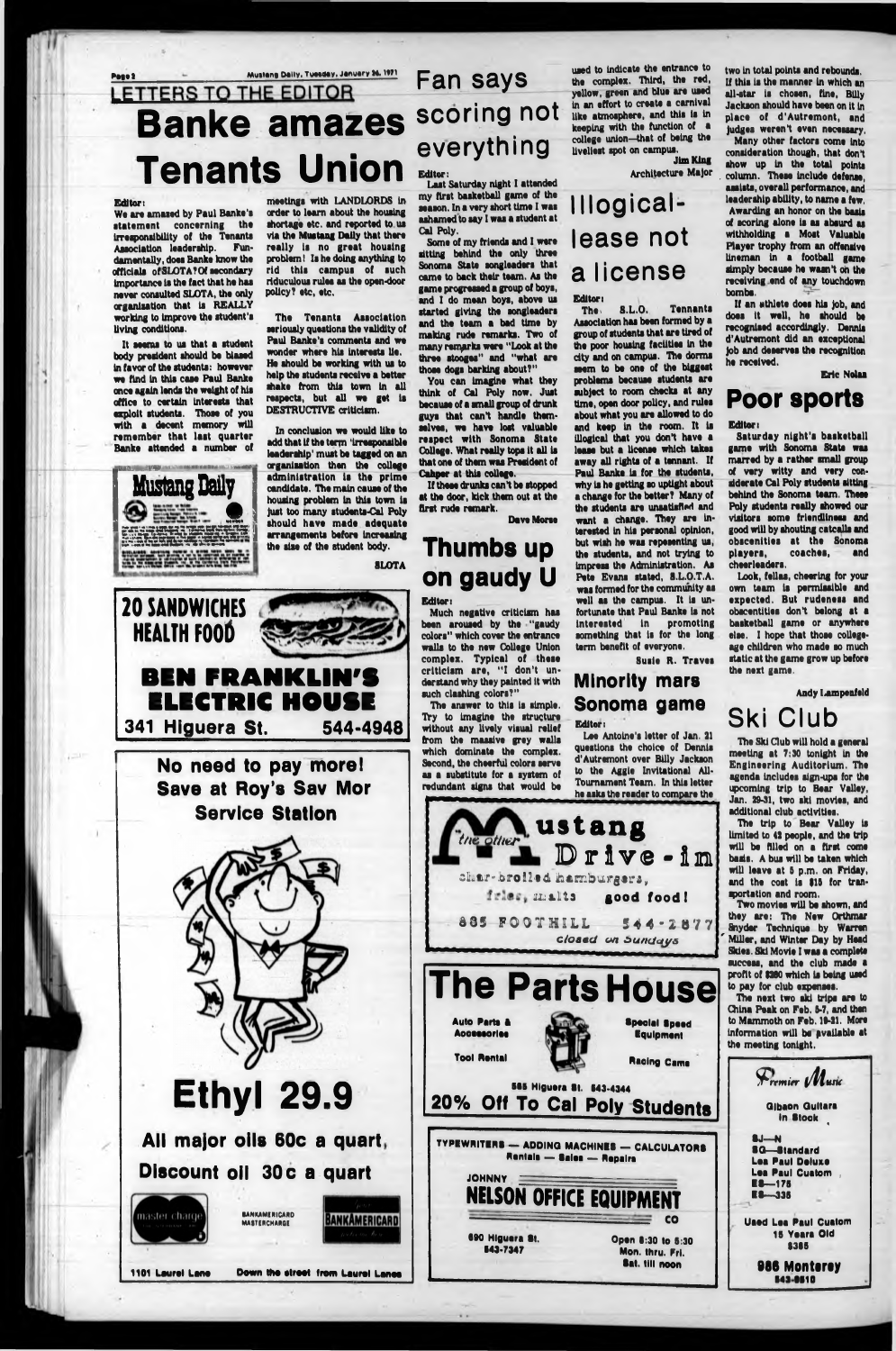# **Black America prepares for Angela's day-in-court**

by Ahmoa Zu-Bolton II

In Feb. of 1951 W. E. B. DuBois noted black aoclologlat, historian, noveliat, poet and civil rlghta **crusader,** was Indicted for failure to register as an agent of a foreign government. What DuBola had done waa to organise the Cultural and Scientific Conference for World Peace, and serve as chairman of the Peace Information Center in New York<br>City.

The center, under DuBois, published "Peacegrams" through which the peace efforts of other nations were disseminated to citlsens of the United States, and secured 2,500,000 signatures calling for the abolition of the atomic bomb,

DuBola was acquitted of all charges, but not before the Impression spread that the famous scholar was somehow guilty of treason.

All this brings to mind a current parallel. Angela Davis, former Instructor of philosophy at UCLA, was charged with murder, kidnap and conspiracy stemming from the Aug. 7 escape attempt at the Marin County courthouse.

Like DuBois, Angela is a celebrated black leader. Unlike DuBols, she has the support of most of black America. Whereas the response of black People to Dr. DuBola' case was slow and guarded, her case has produced a cry for action by black leaders across the nation.

The 84 voices of the Women's Qlee Gub will be featured In an evening program of music and song this coming Sunday, Jan. 31, at the Presbyterian Church at Marsh and Morro.

Today Is Angela's birthday. Black America has vowed to take to the streets to protest Angola being held without bail.

The Che-Lumumba Club, a black collective within the Communist Party (to which Angela belongs), has stated that "Angela will be freed by any means necessary~be those means violent or piusivo."

Such statements ars popping up more and more concerning America's racial politics.<br>Through the term "BY ANY MEANS NECESSARY" may be more rhetoric right now, it Is swiftly gathering momentum.

In New York City, leaders of the American Communist Party accused every Judge Involved In

# **G lee Club fete**

The program will be presented In the Hart Building annex of the church, and the public is invited to attend the songfest. Admission will be free,

The Women's Qlee Gub, under the direction of Music Department Head H. P. Davidson, will perform a wide variety of hymns and folksongs. Also Included In the program will be pieces by Bach and Palmgren, and traditional Cal Poly songs.

The U.S. seems to be on an Inevitable Mack-white collision course. The case of Angela Davis is merely another step In that direction.

## **Knowledge thru talk**

starting Sunday, Jan. 31, 8-7 p.m. In the girl's dance room. Songgirl clinics are preparation for tryouts to be held at the end of this quarter. All girls are

Joining the Women's Qlee Gub will be the Collegiate Quartet of male voices and the Women's Sextette, composed of voices from the larger glee group.

One routine will be taught by the old song-girls but another one will be made up Individually by those participating. Other clinics will be held on Feb. 7,14, 21, and 28. For more Information please contact Bobbie or Sharon at 544- 2913.

According to Jan Fisher, Women's Qlee Gub manager, the program will also Include an Informal talk by Dr. James Bell,

pastor of the Presbyterian Church.

Miss Fisher also stated that members of the community are encouraged to attend the special program.

tolerant attitude toward divorce is causally related to the present divorce rate? Why? This question is typical of the nature of those asked in Social Problems classes at this school. The class is one of the many sociology electives avaiable. H attempts to touch on the major social problems of our modern society, the ambiguous status of the American woman, the high divorce rate, problems of education, religion, crime, and

A Social Problems class seems<br>to be pertinent, especially at this<br>time, because a greater knowlege<br>of these problems might help to bring about solutions in a<br>quicker, more understood<br>manner. If the people become<br>more aware of the problems that<br>they must eventually face,<br>maybe they would be able to take<br>an active part in helping to<br>overcome them. In ot

### **Frat clean-up**

Campus fraternity Invites the public to clean-up the en-<br>vironment in a series of scheduled activities.

Alpha Phi Omega will collect litter from Morro Bay sand flats this Saturday, Jan. 30, beginning at 9:00 a.m. where they will gather in front of the college Administration Building.

A national service fraternity, Alpha Phi Omega fosters the principles of service, leadership and friendship by projects such as working on Poly Drove. An open rush meeting will be held at 7:30 p.m., Feb. 3, in AG 214. For information contact Nick Sabo at 543-5711.

etc.<br>But there is another side to the story. Sometimes "problems" do not become problems until someone labels them as such. For example: the problem the<br>nation now faces with drugs was not really that large a few years<br>ago. But as soon as someone said there was a problem, some thought to try the "drug scene," and pretty soon friends were told and It got to be widespread. Discussion In most of the

classes is pretty open and some<br>often separate into discussion groups for more personal interaction. In this way, everyone can state his opinion along with learning from his fellow classmates.



Angela's case of having "blindly and shamelessly Joined the legal lynch mob".

In Los Angeles, leaders of the Black Panther Party told the people of Watts to "look around your community-the white pig (police) ain't here as your friend; he's here to follow orders from higher-ups. Anyday now, those orders may tell him to kill you."

Dr. DuBols has called black America "a nation within a nation". Today Black America<br>sees itself in those terms. Sees itself as the principal force that could halt the fanatic military government In Washington. Sees and realises that the blackman should control the politics of his community-but don't!

Black America Is in a comer, and she knows that die may have to fight her way out. She is preparing to do so, If necessary.

**Song-girls clinic held** Song-girl clinics will be held Do you think that a more

Influenced by a few scientists,



**L O U I M ' S Beauty Salon**

*receiving BB. degrees*

*Contact your Placement Office immediately to arrange an interview appointment.*

*Or write: Mr. James A. O'Connor Aerospace Group El Segundo Division Hughes Aircraft Company P.O. Box 90426 El Segundo, California 90009*



U.S. Citizenship required/ An equal opportunity employer M & F